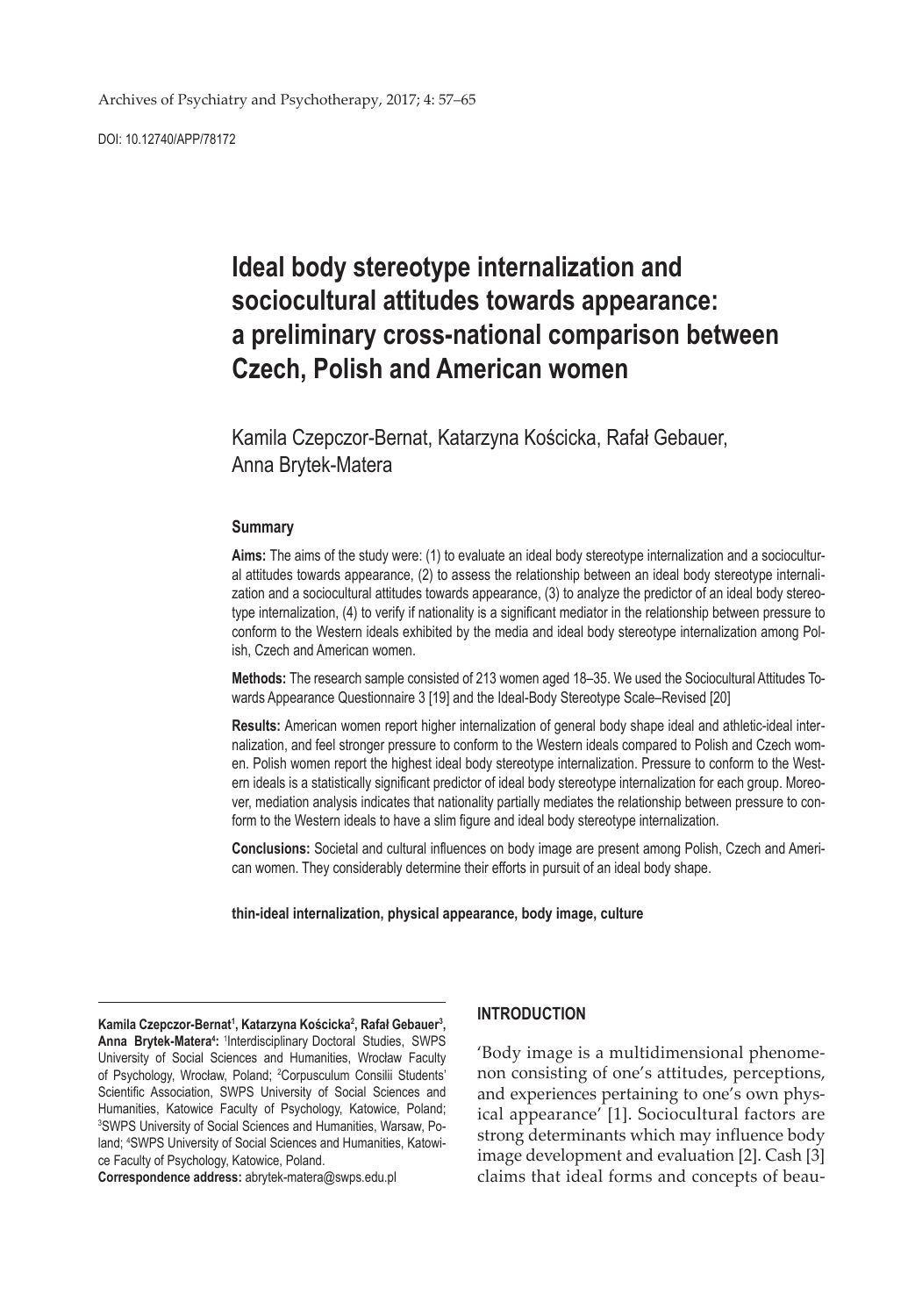ty vary between cultures and are internalized by individuals. A beauty ideal and standards of body size are culturally determined [4]. Culture may define the kind of messages and aspects of body image portrayed as desirable [5] and may influence differences in internalization of body ideal stereotype standards [3]. The Tripartite Influence Model created by Keery et al. [6] identifies three main sources of body image and body image disturbances: the media, peers and family. A study by Levine & Harrison highlights the role of the media in creating appearance standards and expectations towards the body [7].

The media convey a social message and a value of body and appearance [8]; they focus on (usually thin) representations of ideal body standards [9]. This is connected with internalization, a process by which individuals assimilate and extend aspects of an ideal body shape (size) and beauty to themselves, and begin associating positive states (for example, happiness or success) with possessing an ideal body [10]. The literature recognizes two means of internalization: (1) thin-internalization, in which an individual wants to be thin or skinny (many times underweight) [11], and (2) athlete-internalization, which is the desire to possess a lean but muscular body shape [12,13]. In women, both types of internalization focus on the desire to achieve an appearance which for most is unnatural and unhealthy [14]. Research indicates that the media puts pressure on women to change their body shape and achieve an ideal [13,15], which may lead to growing body dissatisfaction [13].

Both Western and Eastern cultures distinguish a type of ideal beauty [16]. The majority of existing data pertains to sociocultural factors and media influence in the United States [13], but researchers claim that the US beauty ideals may be carried to Europe by advertising and globalization processes [17]. In Western countries, research focuses on the influence of a thin body image on a variety of factors, but there are no data about the impact of the Western type of beauty on other cultures [18].

Our study examined the following hypotheses:

- American women will internalize a general ideal as well as an athletic ideal more strongly than Czech and Polish women.
- American women will internalize more strongly an ideal body stereotype and will feel more pressure to conform to Western ideals than Czech and Polish women.
- In three groups of female participants, an ideal body stereotype internalization will be positively associated with pressure to conform to Western ideals, internalization of a general body shape ideal and athletic-ideal internalization.
- Pressure to conform to the Western ideals will result in an ideal body stereotype internalization among Czech, Polish and American women.
- Nationality will mediate the relationship between the pressure to conform to Western ideals and ideal body stereotype internalization.

# **METHOD**

## **Participants**

The study population consisted of 213 women aged 18–35 years ( $N_{\text{Polish}} = 111$ ,  $N_{\text{Czech}} = 30$ ,  $N_{\text{Amer}}$  $i<sub>can</sub>$  = 72). We carried out our study in different Czech, Polish and American institutions (Masaryk University, California State University, University of Silesia) from January to July 2016. At first the Czech population was larger  $(N = 45)$ , but some respondents withdrew without giving a reason. We suspect that it may have been related to a lack of gratification – American students participating in the study were awarded ECTS points, but this was not possible in the Czech Republic and Poland. The mean age of the sample was 23.53 years (SD = 3.60) and the average body mass index (BMI) was  $23.39 \text{ kg/m}^2 \text{ (SD} = 5.03)$ . More detailed information is presented in Table 1.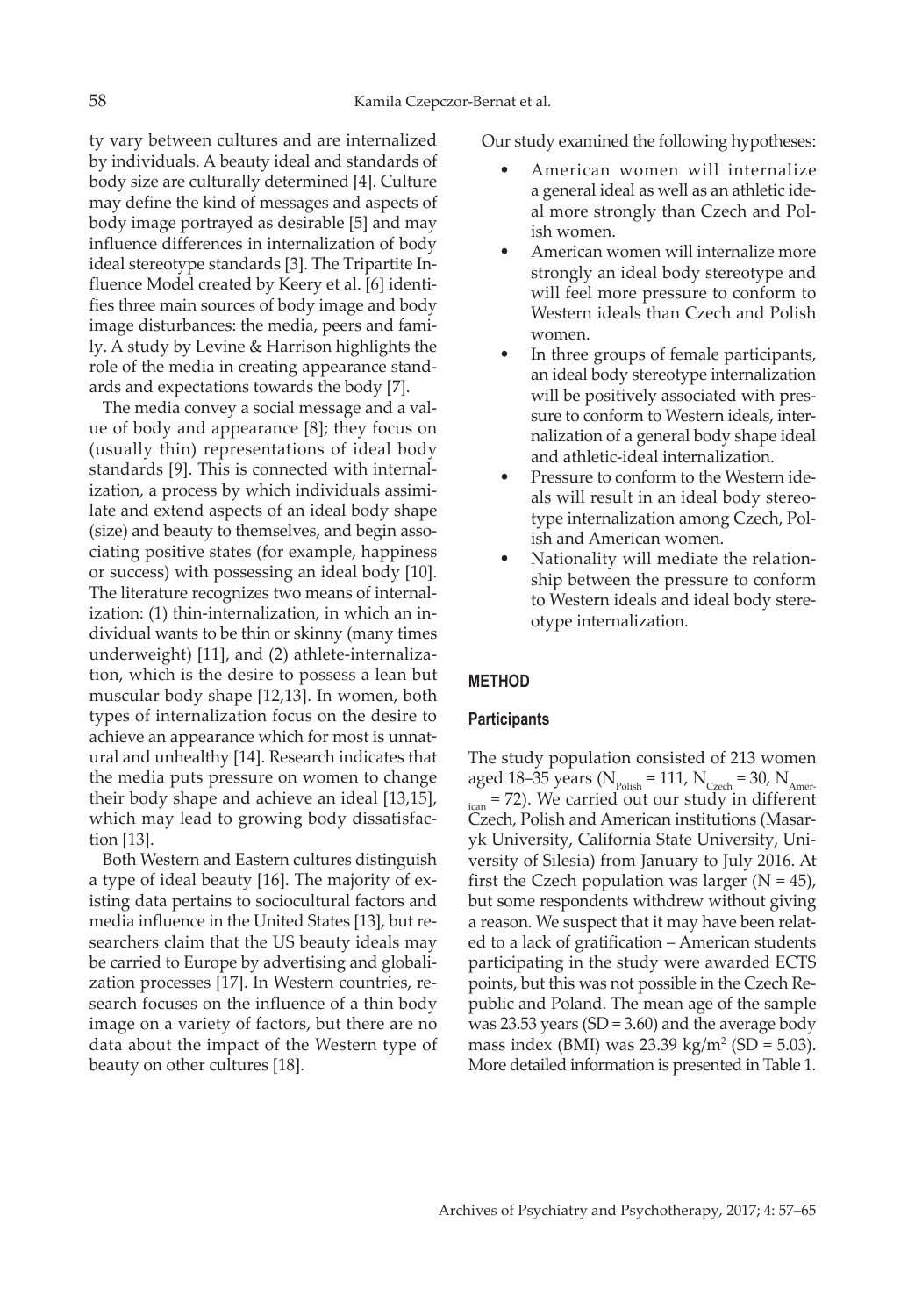|                 | Czech women<br>M(SD)      | Polish women<br>M(SD)     | American women<br>M(SD)     |
|-----------------|---------------------------|---------------------------|-----------------------------|
| Age, years      | 24.82 (2.87) <sup>2</sup> | 24.95 (3.73) <sup>1</sup> | 20.78 (1.46) <sup>1,2</sup> |
| Weight, kg      | 64.96 (14.44)             | 62.92 (12.93)             | 67.03 (17.79)               |
| Height, cm      | 167.48 (6.99)             | 166.72 (7.19)             | 164.53 (8.45)               |
| Body mass index | 23.05 (4.34)              | 22.60 (4.21) <sup>3</sup> | $24.74(6.12)^3$             |

**Table 1.** Characteristics associated with participants' age, weight, height and body mass index

Note: All women were compared using ANOVA and *post hoc* Games-Howell. All statistically significant differences are noted:  $1,2(p < 0.001)$ ,  $3(p < 0.05)$ .

Of all the women,  $12.21\%$  (N = 26) were underweight (BMI ≤ 18.5 kg/m<sup>2</sup> ), 58.22% (N = 124) had normal weight (BMI 18.5–24.99 kg/m<sup>2</sup> ), 17.84% (N = 38) were overweight (BMI 25.0–29.99 kg/

m<sup>2</sup>) and 11.74% (N = 25) were obese (BMI ≥ 30.0 kg/m2 ). Detailed information about BMI is presented in Figure 1.



**Fig. 1** Characteristics associated with BMI among all female individuals

# **MATERIALS**

Two questionnaires were used in the study, both translated into Polish in parallel backtranslation: the Sociocultural Attitudes Towards Appearance Questionnaire 3 (SATAQ-3) [19] and the Ideal-Body Stereotype Scale – Revised (IBSS–R) [20]. First, two Polish speakers translated the English versions into Polish. Then, two English speakers translated the Polish versions. Next, the two English language versions were compared in order to ensure that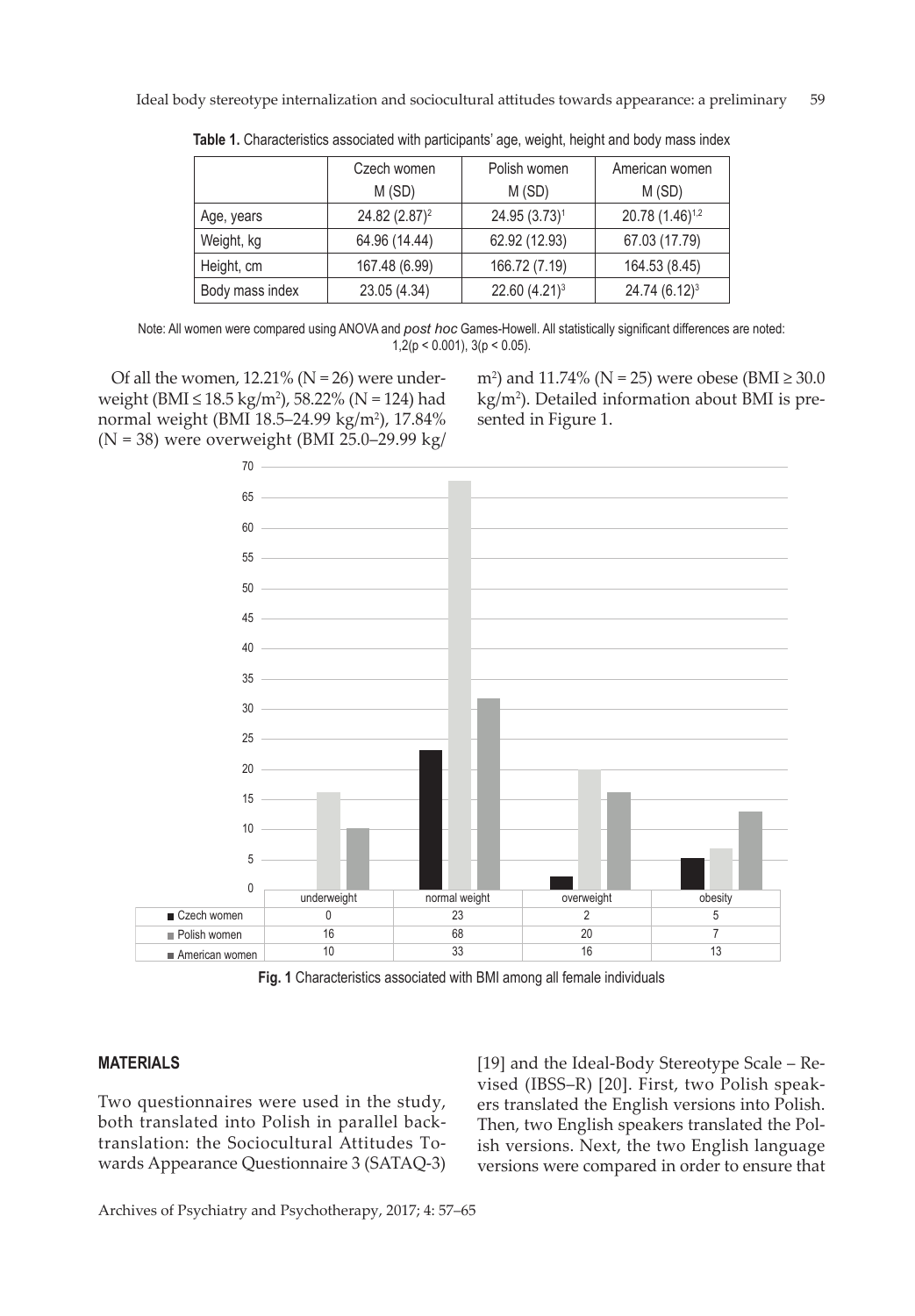there were no errors of meaning in the Polish versions.

## **SATAQ-3**

SATAQ-3 [19] is a 30-item questionnaire that measures the sociocultural factors which influence attitudes towards appearance. Items are rated on a Likert scale ranging from 1 (definitely disagree) to 5 (definitely agree). The questionnaire contains the following subscales: general internalization (e.g. 'I do not care if my body looks like the body of people who are on TV'; Cronbach's  $\alpha$  = 0.89), athlete internalization (e.g. 'I do not wish to look as athletic as the people in magazines';  $\alpha$  = 0.81), pressures (e.g. 'I've felt pressure from TV and magazines to be thin';  $\alpha$  = 0.89), and information (e.g. 'TV programs are an important source of information about fashion and "being attractive"';  $\alpha$  = 0.83).

#### **IBSS–R**

The IBSS–R [20] assesses how participants have internalized a thin ideal body image (e.g. 'Women with long legs are more attractive', 'Slender women are more attractive'). It consisted of 6 items with a 5-point Likert response scale ranging from 'strongly disagree' to 'strongly agree'. The IBSS-R has been shown to have a very good internal consistency ( $\alpha$  = 0.91) and temporal stability (test-retest  $r = 0.80$ ). In the current study, IBSS-R has good internal consistency reliability with Cronbach's alpha at 0.86.

# **STATISTICAL ANALYSES**

The first step in data analysis was to compare three groups of female participants. We used a one-way ANOVA. Due to unequal group sizes and the disturbed assumption of homogeneity of variance, a *post hoc* Games-Howell test was introduced. It was applied to four different variables in order to reveal any differences owing to participants' nationality. To test whether the relationship between the pressure to conform to Western ideals and an ideal body stereotype internalization was mediated by nationality (Czech, Polish or American), we performed multiple mediation analyses with sequential mediators using PROCESS with 1000 bootstraps [21].

# **RESULTS**

The results indicate a stronger internalization of a general body shape ideal in American women in comparison with Czech and Polish women (F(2, 210) = 3.33, p < 0.05,  $\eta^2$  = 0.03). No significant differences were found between Czech and Polish women. With regard to the subscale assessing the athletic-ideal internalization, American women again scored the highest and the difference was significant (F(2, 210) = 10.68, p < 0.001,  $\eta$ <sup>2</sup> = 0.09). There was also a significant difference in athletic internalization between Czech and Polish populations. The American women felt the most pressure to conform to Western ideals in comparison with Czech and Polish women (F(2, 210) = 5.54,  $p < 0.05$ ,  $\eta^2$  = 0.05). There were no statistically significant differences between Czech and Polish participants on this subscale. However, Polish women showed a higher level of ideal body stereotype internalization than Czech and American women (F(2, 210) = 14.21,  $p < 0.001$ ,  $\eta^2 = 0.119$ ) (Table 2).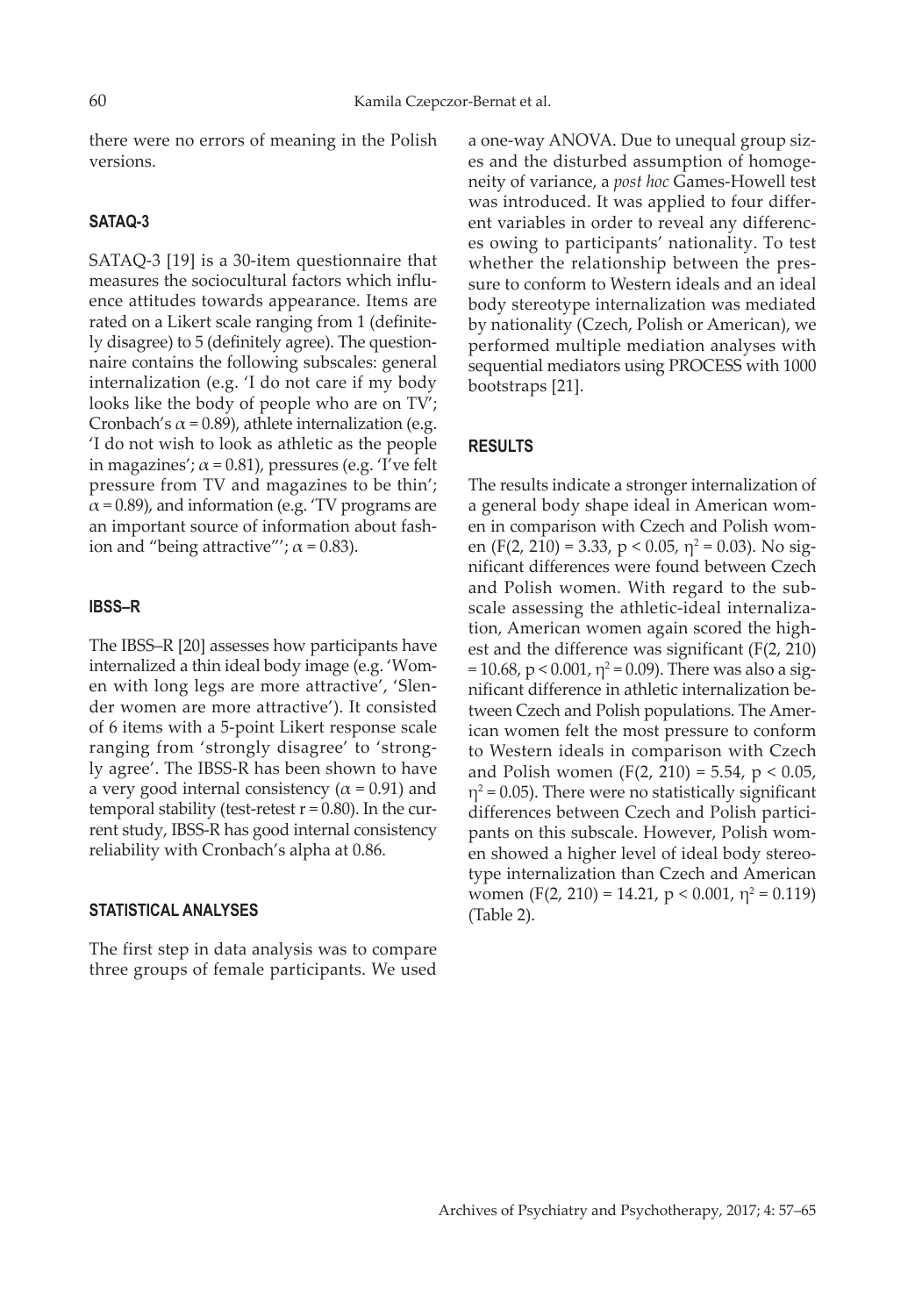|                                |             | $\mathsf{I}$ | $\begin{array}{c} \hline \end{array}$ | Pairwise comparisons            |
|--------------------------------|-------------|--------------|---------------------------------------|---------------------------------|
|                                | Czech women | Polish women | American women                        |                                 |
| General internalization        | 26.40       | 27.60        | 30.32                                 | I vs II                         |
|                                |             |              |                                       | $\frac{1}{5}$ vs $\frac{11}{5}$ |
|                                |             |              |                                       | $II$ vs $III1$                  |
| Athlete internalization        | 13.77       | 16.62        | 18.28                                 | $ $ vs $  ^{**}$                |
|                                |             |              |                                       | I vs III***                     |
|                                |             |              |                                       | II vs III*                      |
| Ideal body stereotype          | 25.83       | 32.05        | 29.06                                 | I vs II***                      |
| internalization                |             |              |                                       | $ vs   ^2$                      |
|                                |             |              |                                       | $II$ vs $III***$                |
| Pressure to conform to Western | 20.43       | 21.32        | 24.60                                 | I vs II                         |
| ideals                         |             |              |                                       | I vs III**                      |
|                                |             |              |                                       | II vs III**                     |

**Table 2.** Sociocultural attitudes towards appearance and ideal body stereotype internalization among Czech, Polish and American women

Note: 1 tendency: p = 0.07; 2 tendency: p = 0.06; \* p < 0.05; \*\* p < 0.01; \*\*\* p < 0.001.

The second step in data analysis was to find a relationship between ideal body stereotype internalization, internalization of general body shape ideal, athletic-ideal internalization and pressure to conform to Western ideals. Pearson's correlation coefficient was used to investigate the relationship between the variables among the samples (Table 3).

|                                             | Ideal body stereotype internalization |              |                |
|---------------------------------------------|---------------------------------------|--------------|----------------|
|                                             | Czech women                           | Polish women | American women |
| Internalization of general body shape ideal | $0.450*$                              | $0.456***$   | $0.457***$     |
| Athletic-ideal internalization              | 0.355                                 | $0.330***$   | $0.322**$      |
| Pressure to conform to Western ideals       | $0.604**$                             | $0.454***$   | $0.473**$      |

Note: \* p < 0.05; \*\* p < 0.01; \*\*\* p < 0.001.

We used linear regression to estimate pressure to conform to Western ideals as a significant predictor of ideal body stereotype internalization in each group. In the Czech sample, this explained 36.50% of the variation (F(1,28) = 16.104,

 $p < 0.001$ ,  $R^2 = 0.365$ ), in the Polish female sample  $-20.60\%$  (F(1,109) = 28.278, p < 0.001, R<sup>2</sup> = 0.206) and in the American sample  $-22.40\%$  (F(1,70)  $= 20.225$ , p < 0.001, R<sup>2</sup> = 0.224) (Table 4).

| Table 4. Model of regression for ideal body stereotype internalization |  |
|------------------------------------------------------------------------|--|
|------------------------------------------------------------------------|--|

| Variable                              | Female population |            |
|---------------------------------------|-------------------|------------|
| Pressure to conform to Western ideals | Czech             | $0.604***$ |
|                                       | Polish            | $0.454***$ |
|                                       | American          | $0.473***$ |

Note: \*\*\* p < 0.001.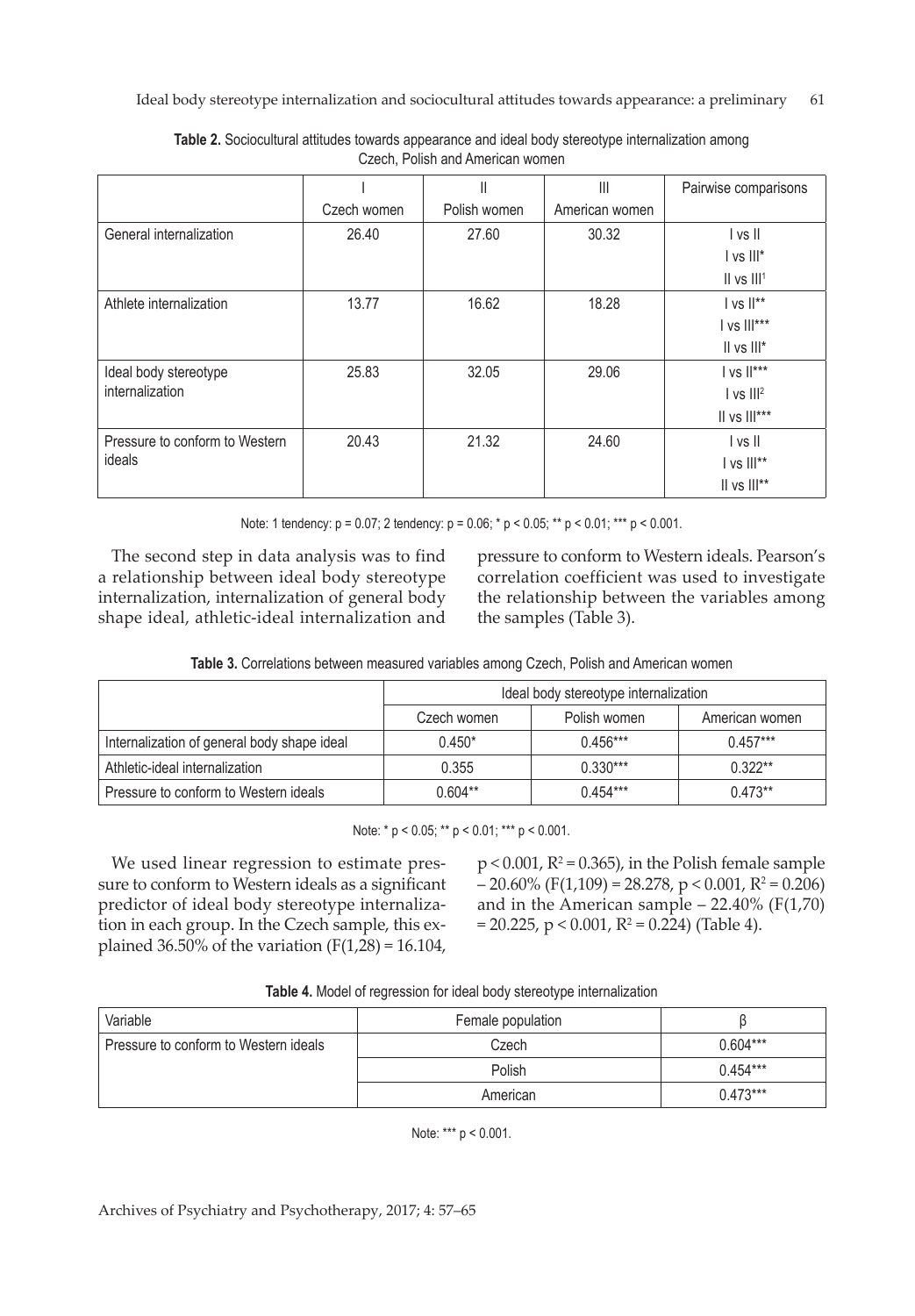Mediation analysis indicated that nationality partially mediated the relationship between the pressure to conform to Western ideals and internalization of an ideal body stereotype (p < 0.001) (Figure 2).



**Fig. 2** Nationality effect on internalisation of an ideal body stereotype through pressure to conform to Western ideals Note: DIRECT EFFECT:  $β = 0.42$ ,  $SE = 0.048$ ,  $t = 8.6$ ,  $0p < 0.001$ ; INDIRECT EFFECT: β = – 0.048, SE = 0.02, LL BCA = – 0.10, UL BCA =  $-0.02$ .

## **DISCUSSION**

Our results revealed differences in internalization of a general body shape ideal between American, Czech and Polish women. American women strive the hardest to look like people on TV, in magazines and in music videos. They also compare their body with others on social media. Living in a culture that puts an emphasis on the media and uses it to create beauty standards may lead to higher internalization processes and a desire to achieve ideal beauty standards [22]. Both traditional and social media in the West portray norms and behaviors associated with an ideal appearance that are emulated by a number of women [23,24]. What is more, American culture emphasizes that physical attractiveness helps to achieve success in every area of life [22]. Studies show that American women (and the American culture in general) are surrounded by a multitude of appearancefocused images that trigger actions and behaviors towards the body which have become normative characteristics [22]. Owing to globalization, one beauty image ideal may be transmitted all over the world and through different cultures [23,25], but some cultures may value different elements of beauty and define beauty in different ways (e.g. as a normative characteristic and an element of success) [18].

Our findings confirm the first hypothesis, namely that American women internalize an athletic body ideal more strongly than Czech and Polish women. On various levels, participants make social comparisons with a media prototype of an athletic body shape and are determined to have a fit body shape, which is promoted in the media. This is related to media pressure for excessive and intensive physical training [24]. Research shows that a modern ideal body shape is both thin and very fit [26]. The media have started to promote a fit and athletic body as an ideal body look [27]. Thus, internalization of an athletic ideal may appear only when the presented ideal body shape is both athletic and very lean [28].

The second study hypothesis has also been confirmed. American women feel a stronger pressure to conform to Western ideals than Czech or Polish women. This pressure is related to looking thin and attractive and having a body which is congruent with the body shape ideal promoted by the media. This leads to dieting and other compensatory behaviors. An explanation for this may be found both in participants' age and their social media usage. New social media, such as Instagram, Pinterest or Tumblr, were created in the United States; they are image based and encourage women to achieve an ideal body shape [29]. The use of these types of websites is very common in the United States [30], more so than in Eastern European countries like the Czech Republic and Poland. Many studies suggest that the United States is a model for other countries in various areas and also in the creation of an ideal body shape as well as trends associated with changes to the body (e.g. new diet and exercise regimes) [31,32].

Interestingly, Czech and Polish women internalize an ideal body shape presented in the media and feel pressure to conform to Western ideals to a similar degree. This may be related to similarities in the development of a cultural and historical body shape ideal in the Czech Republic and Poland as well as in Central Europe. But women differ in the degree of athletic-ideal internalization and ideal body stereotype internalization. Polish women reported higher results on both variables. In addition, Polish women internalize a stronger ideal body stereotype than American and Czech women. Polish participants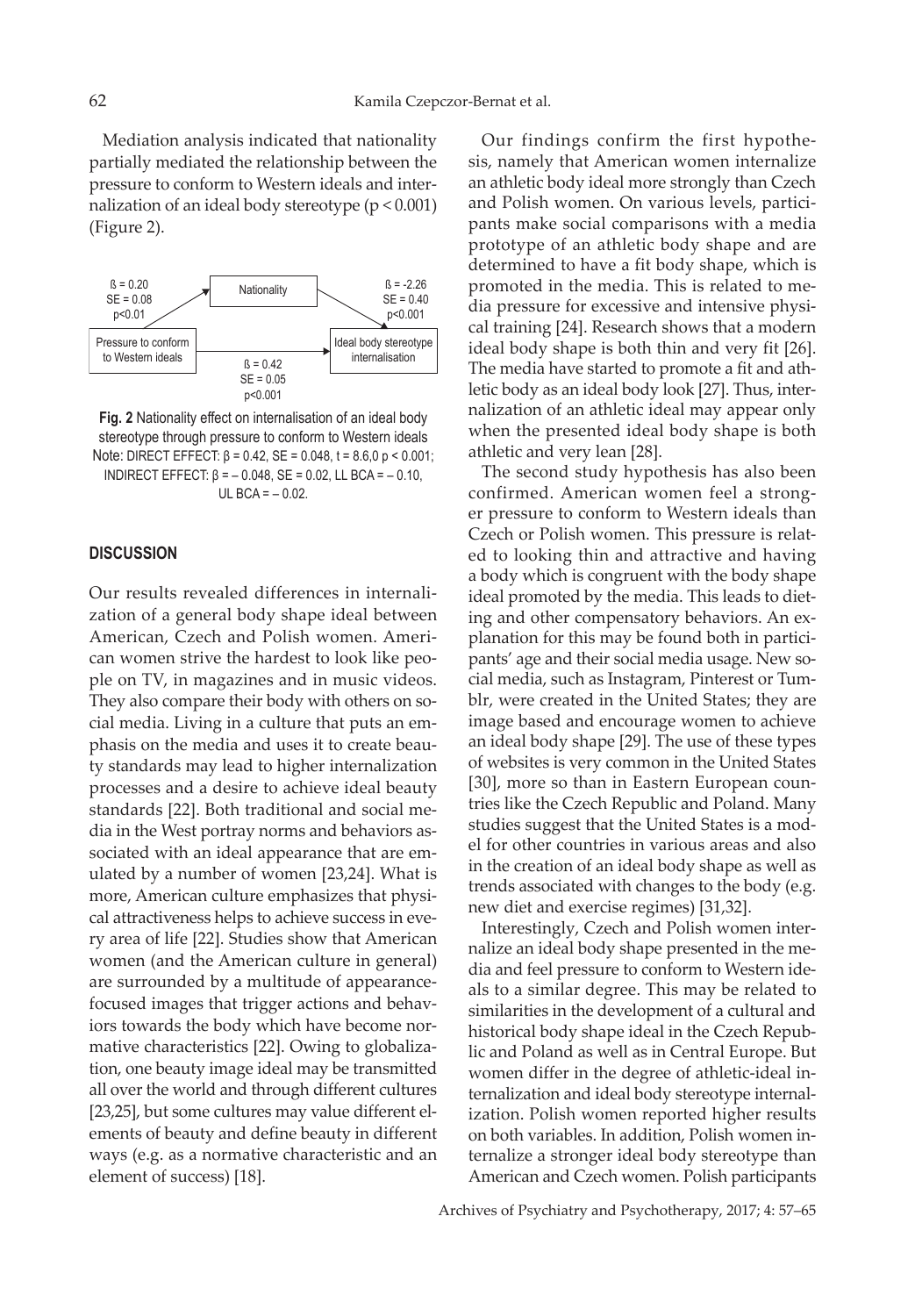associated feminine beauty with a slim and athletic silhouette and sexual attractiveness on the highest level. Kim [24] claims that local cultures are dominated by the Western model of beauty. The explanation for our results may be the development of Polish society and culture. An increasingly strong influence of the mass media affects the worldview of Polish women. Research shows that Polish women have a similar body ideal to American women – both groups have a strong tendency to strive for thinness [33]. Previous studies have shown that the body ideal in Poland is changing to a slimmer one compared, for example, with British women [34]. Polish women living in Poland have a higher weight discrepancy than Polish migrants living in Britain and then British women. Interestingly, Polish women living in Poland choose a thinner body as an ideal body shape compared with British women. Polish women living in Poland also consider a thinner body shape as the most attractive, contrary to Polish women living in Britain [34].

Our results reveal that in all groups the higher the internalization of an ideal body stereotype, the higher the internalization of a general body shape ideal, athletic ideal, and the greater the pressure to conform to Western ideals (except in the case of the relationship between ideal body stereotype internalization and athletic-ideal internalization among Czech women). Previous data confirm a positive association between media consumption and the pressure to change one's body shape [35]. An explanation may be found in the normalization of body image messages as well as in self-objectification theory [36].

We have provided evidence that pressure to conform to Western body image ideals is a significant predictor of ideal body stereotype internalization among Czech, Polish and American women. The media nowadays pay increased attention to the body in their message [37]. What is more, our results show that nationality partially mediates the relationship between a pressure to conform to Western body ideals and ideal body stereotype internalization. Not only do these results support the hypothesis concerning globalization of a thin body ideal, but they also illustrate the importance of nationality in the relationship between media influence and a sociocultural ideal of body shape.

Finally, it is worth noting that a negative body image is a predictor of eating disorders [38]. High level of body dissatisfaction and internalization of a pressure to change one's body shape is related to incorrect eating habits and maladaptive body image coping strategies and eating [39]. Our results show that American women have the most negative body image compared with Czech and Polish women. This is consistent with global epidemiology statistics of eating disorders [40].

It is worth noting the changing direction of research on body image. The past years focused on finding positive aspects or positive predictors that may determine the body image and positive perception of the body [41]. Even though the number of social campaigns promoting body acceptance has increased, many women are dissatisfied with their body and what it looks like [42]. Our research conducted on a sample drawn from three nationalities seems to support the view that the body image phenomenon is a multidimensional structure. It is necessary to verify universal positive determinants that can influence body image.

## **LIMITATIONS**

The findings of this study have to be interpreted with caution, because of the low effect size. The limitations are a small sample size and equipotent groups. The second limitation is that we used a female-only sample. In addition, the study lacks generalizability, especially to populations at different stages in life. Future studies should take this into consideration. It is worth noting that there is a study showing that social status is an important element in the context of body image and it may be important to include this variable in subsequent studies [43].

Finally, we wish to emphasize that there are many possible explanations of the results obtained. For example, in contrast to our conclusions, statistics from the past century show that eating disorders and body image problems do exist in Europe and are at least at the same level as in the USA [44-46]. In addition, Rathner [44] points out that economic policy reinforces stereotypical views of women and men and draws attention to transplanting of Western Europe-

Archives of Psychiatry and Psychotherapy, 2017; 4: 57–65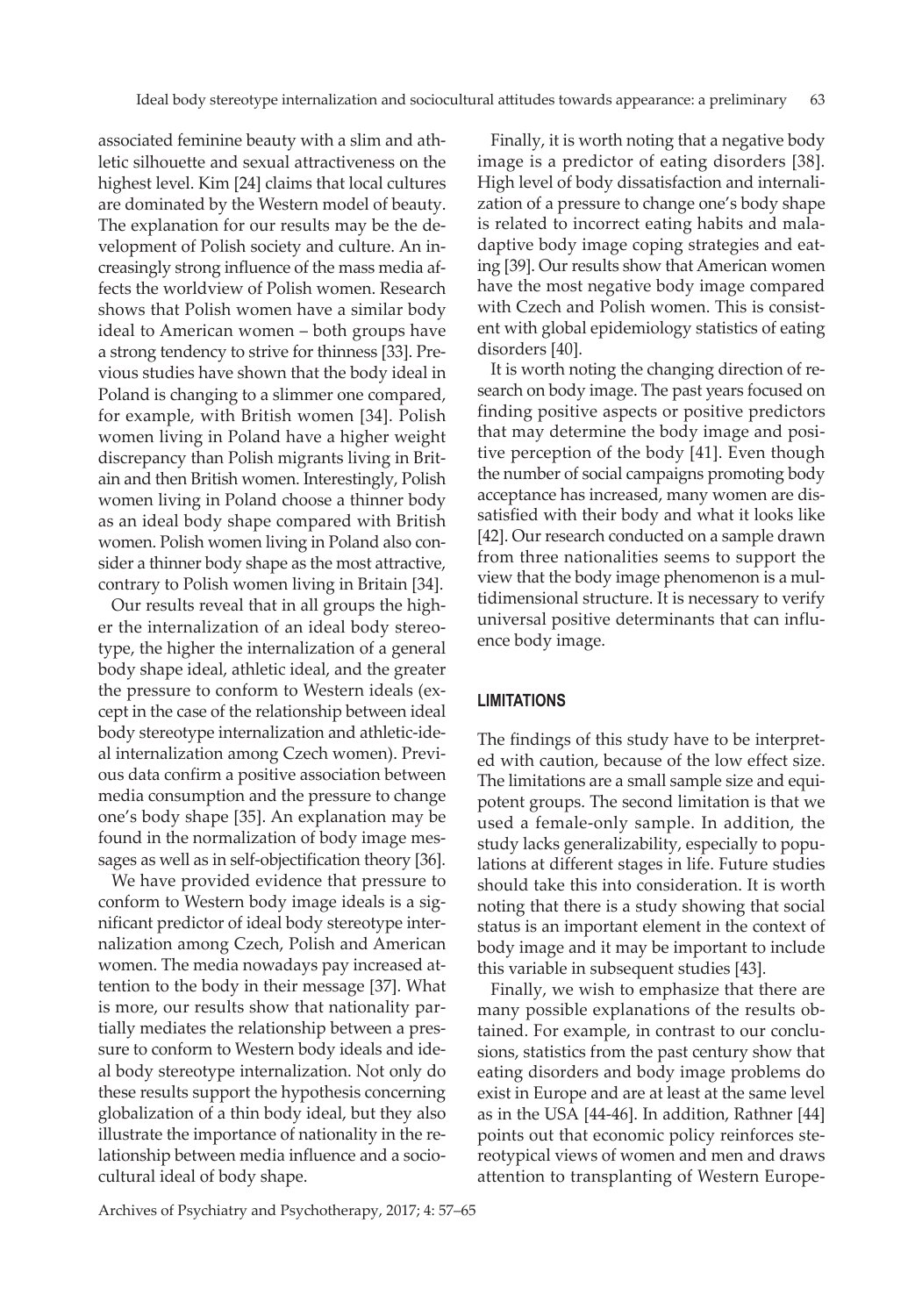an stereotypes into Eastern Europe due to the transformation after the fall of the Soviet Union. The media supports an economic policy that leads to the objectification of the female body [44], which in turn contributes to a unification of the body ideal, weight perceptions and engages in weight management practices in Poland, Czech Republic and the United States [33,46].

# **CONCLUSIONS**

Societal and cultural influences on body image are present among Czech, Polish and American women. They considerably affect their efforts in the pursuit of an ideal body shape. Ideal body stereotype internalization might be considered as a risk factor for the development of body image disturbances and eating disorders. Therefore, it is important to pay attention to the way a beauty ideal spreads among women and how this is defined by both cultural and globalization processes.

## **REFERENCES**

- 1. Cash TF, Pruzinsky T. Body Image: A Handbook of Theory, Research, and Clinical Practice. New York: Guilford Press; 2002.
- 2. Cash TF, Fleming EC, Alindogan J, Steadman L, Whitehead A. Beyond body image as a trait: The development and validation of the Body Image States Scale. Eat Disord. 2002; 10(2): 103–113.
- 3. Cash TF. Encyclopedia of Body Image and Human Appearance. London, UK, San Diego, CA: Academic Press (Elsevier); 2012.
- 4. Halliwell E, Dittmar H. Does size matter? The impact of model's body size on women's body-focused anxiety and advertising effectiveness. J Soc Clin Psychol. 2004; 23: 104–122.
- 5. Scharf M, Wiseman H, Farah F. Parent-adolescent relationships and social adjustment: the case of a collectivistic culture. Int J Psychol. 2011; 46(3): 177–190.
- 6. Keery H, Van den Berg P, Thompson JK. An evaluation of the Tripartite Influence Model of body dissatisfaction and eating disturbance with adolescent girls. Body Image. 2004; 1(3): 237–251.
- 7. Levine MP, Harrison K. Effects of media on eating disorders and body image. In: Bryant J, Oliver MB, editors. Media Effects: Advances in Theory and Research. New York: Routledge; 2009. pp. 490–516.
- 8. Abraczinskas M, Fisak B, Barnes RD. The relation between parental influence, body image, and eating behaviors in a nonclinical female sample. Body Image. 2012; 9(1): 93–100.
- 9. Perloff RM. Social media effects on young women's body image concerns: theoretical perspectives and an agenda for research. Sex Roles. 2014; 71(11-12): 363–377.
- 10. Thompson JK, Heinberg LJ, Altabe MN, Tantleff-Dunn S. Exacting Beauty: Theory, Assessment and Treatment of Body Image Disturbance. Washington, DC: American Psychological Association; 1999.
- 11. Stice E, Presnell K. The Body Project: Promoting Body Acceptance and Preventing Eating Disorders, Facilitators Guide. New York: Oxford University Press; 2007.
- 12. Homan K. Athletic-ideal and thin-ideal internalisation as prospective predictors of body dissatisfaction, dieting, and compulsive eating. Body Image. 2010; 7(1): 240–245.
- 13. Markula P. Firm but shapely, fit but sexy, strong but thin: the postmodern aerobicizing female bodies. Sociol Sport J. 1995; 12: 424–453.
- 14. Kilbourne J, Jhally S. Killing us Softly 4: Advertising's Image of Women. U. S.: Media Education Foundation; 2010.
- 15. Sepúlveda AR, Calado M. Westernization: the role of mass media on body image and eating disorders. In: Jáuregui-Lobera I, editor. Relevant Topics in Eating Disorders. Rijeka, Croatia: Intech; 2012. pp. 47–62.
- 16. Bryant SL. The beauty ideal: the effects of European standards of beauty on Black women. Columbia Soc Network Rev. 2013; 4: 81–91.
- 17. Frith K, Shaw P, Cheng H. The construction of beauty: a cross-cultural analysis of women's magazine advertising. J Communication. 2005; 55(1): 56–70.
- 18. Lemanski JL. Western media meets Eastern tradition: examining the views of Chinese-American women on beauty. Arts Soc Sci J. 2012; 43: 1–10.
- 19. Thompson JK, van den Berg P, Roehrig M, Guarda AS, Heinberg LJ. The Sociocultural Attitudes Towards Appearance Scale-3 (SATAQ-3): development and validation. Int J Eat Disord. 2004; 35(3): 293–304.
- 20. Thompson JK, Stice E. Thin-ideal internalisation: mounting evidence for a new risk factor for body-image disturbance and eating pathology. Curr Dir Psychol Sci. 2001; 10(21): 181–183.
- 21. Hayes AF. Introduction to Mediation, Moderation, and Conditional Process Analysis: A Regression-Based Approach. New York: The Guilford Press; 2013.
- 22. Yan Y, Bissell K. The globalization of beauty: how is ideal beauty influenced by globally published fashion and beauty magazines? J Intercult Communication Res. 2014; 43(3): 194–214.
- 23. Brytek-Matera A, Probst M. Psychometric properties of the Polish version of the Body Attitude Test. Arch Psychiatr Psychother. 2014: 16(1): 39–46.
- 24. Kim Y. A content analysis of the normalization of plastic surgery in the news: a comparative study between Korea and the US. Paper presented at the annual meeting of the Inter-

Archives of Psychiatry and Psychotherapy, 2017; 4: 57–65